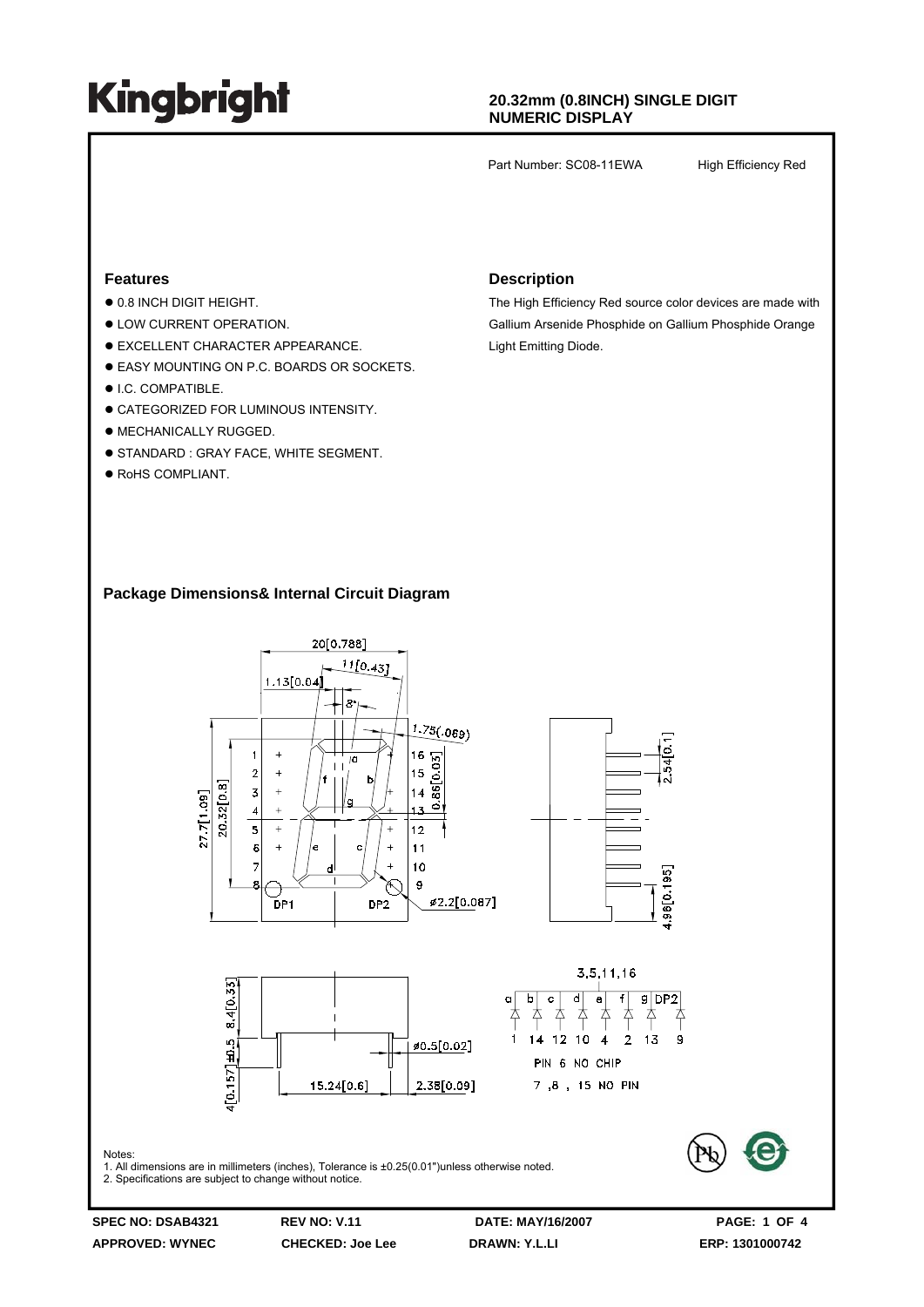#### **Selection Guide**  Part No.  $\qquad \qquad$  Dice  $\qquad \qquad$  Lens Type **Iv (ucd) [1] @ 10mA Min. Typ.**  SC08-11EWA High Efficiency Red (GaAsP/GaP) WHITE DIFFUSED 1900 8000 Common Cathode, Rt. Hand Decimal **Description**

Note:

1. Luminous intensity/ luminous Flux: +/-15%.

## **Electrical / Optical Characteristics at TA=25°C**

| Symbol              | <b>Parameter</b>         | <b>Device</b>              | Typ. | Max. | <b>Units</b> | <b>Test Conditions</b> |
|---------------------|--------------------------|----------------------------|------|------|--------------|------------------------|
| λpeak               | Peak Wavelength          | <b>High Efficiency Red</b> | 627  |      | nm           | $IF=20mA$              |
| <b>AD [1]</b>       | Dominant Wavelength      | High Efficiency Red        | 625  |      | nm           | $IF=20mA$              |
| $\Delta\lambda$ 1/2 | Spectral Line Half-width | High Efficiency Red        | 45   |      | nm           | $I = 20mA$             |
| С                   | Capacitance              | High Efficiency Red        | 15   |      | pF           | $V_F = 0V$ ; f = 1MHz  |
| VF [2]              | <b>Forward Voltage</b>   | High Efficiency Red        | 2.0  | 2.5  | V            | $IF=20mA$              |
| <b>IR</b>           | Reverse Current          | High Efficiency Red        |      | 10   | uA           | $V_R = 5V$             |

Notes:

1.Wavelength: +/-1nm.

2. Forward Voltage: +/-0.1V.

## **Absolute Maximum Ratings at TA=25°C**

| <b>Parameter</b>                       | <b>High Efficiency Red</b>         | <b>Units</b> |
|----------------------------------------|------------------------------------|--------------|
| Power dissipation                      | 75                                 | mW           |
| DC Forward Current                     | 30                                 | mA           |
| Peak Forward Current [1]               | 160                                | mA           |
| Reverse Voltage                        | 5                                  |              |
| Operating / Storage Temperature        | $-40^{\circ}$ C To $+85^{\circ}$ C |              |
| Lead Solder Temperature <sup>[2]</sup> | 260°C For 3-5 Seconds              |              |

Notes:

1. 1/10 Duty Cycle, 0.1ms Pulse Width.

2. 2mm below package base.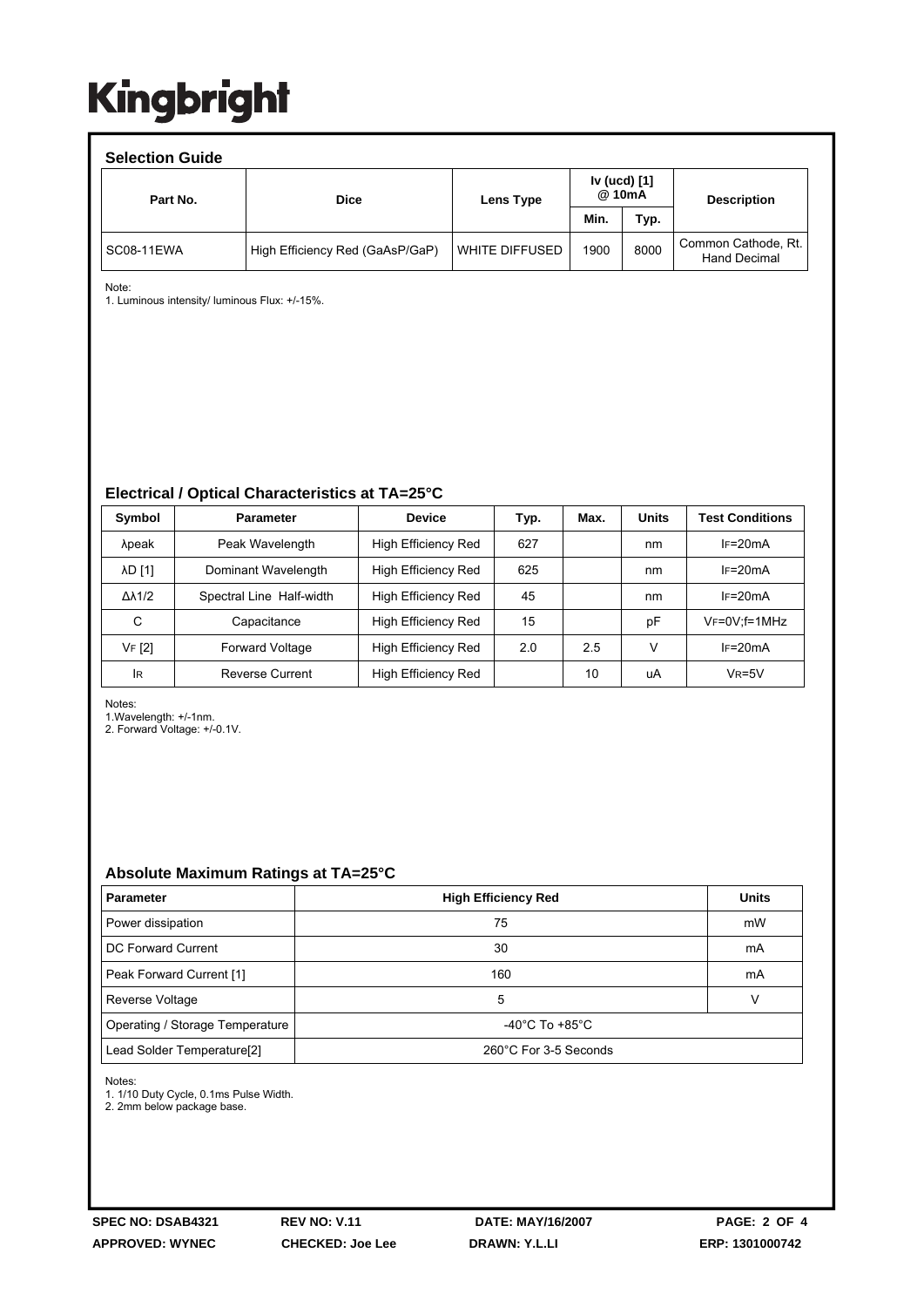